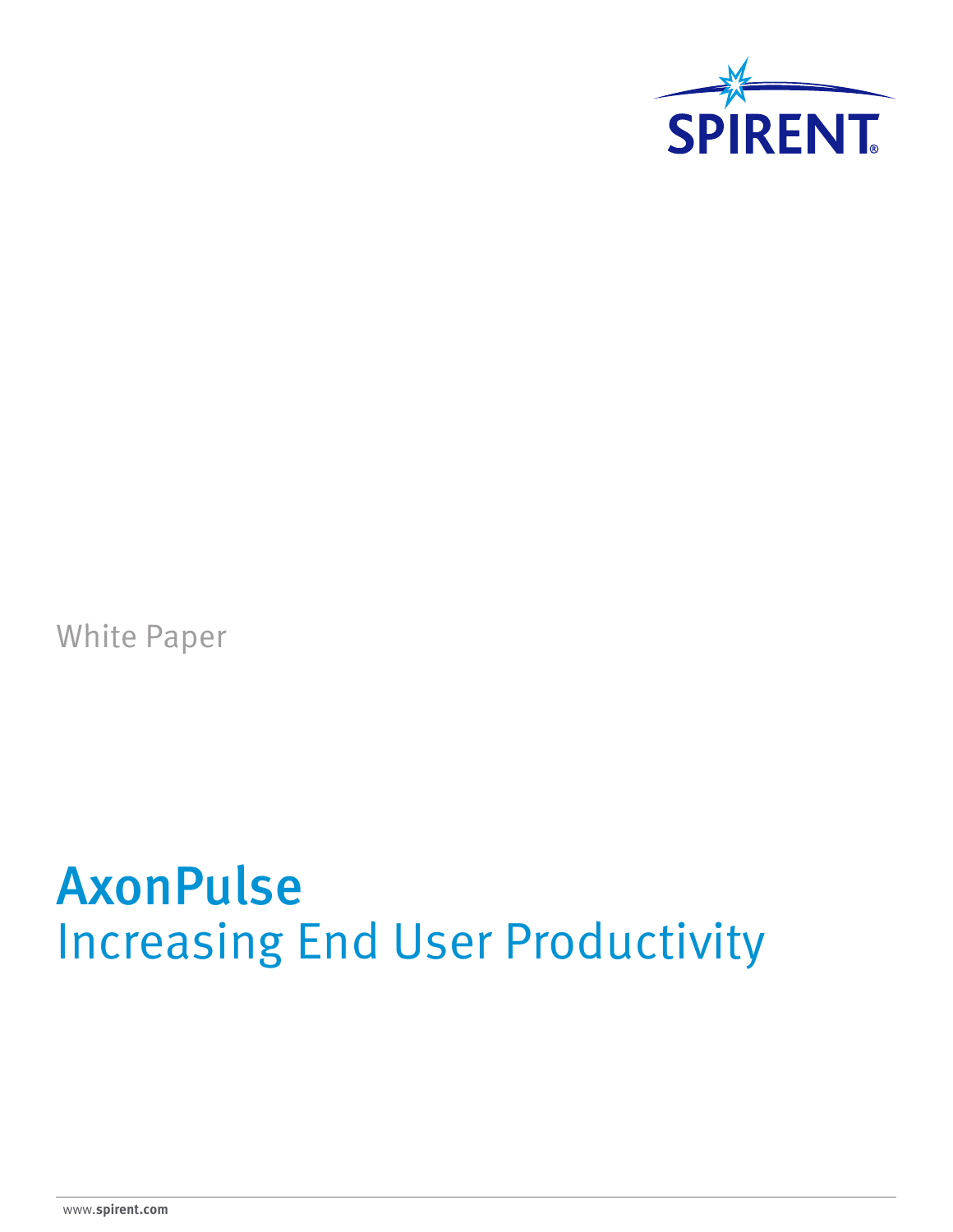#### TABLE OF CONTENTS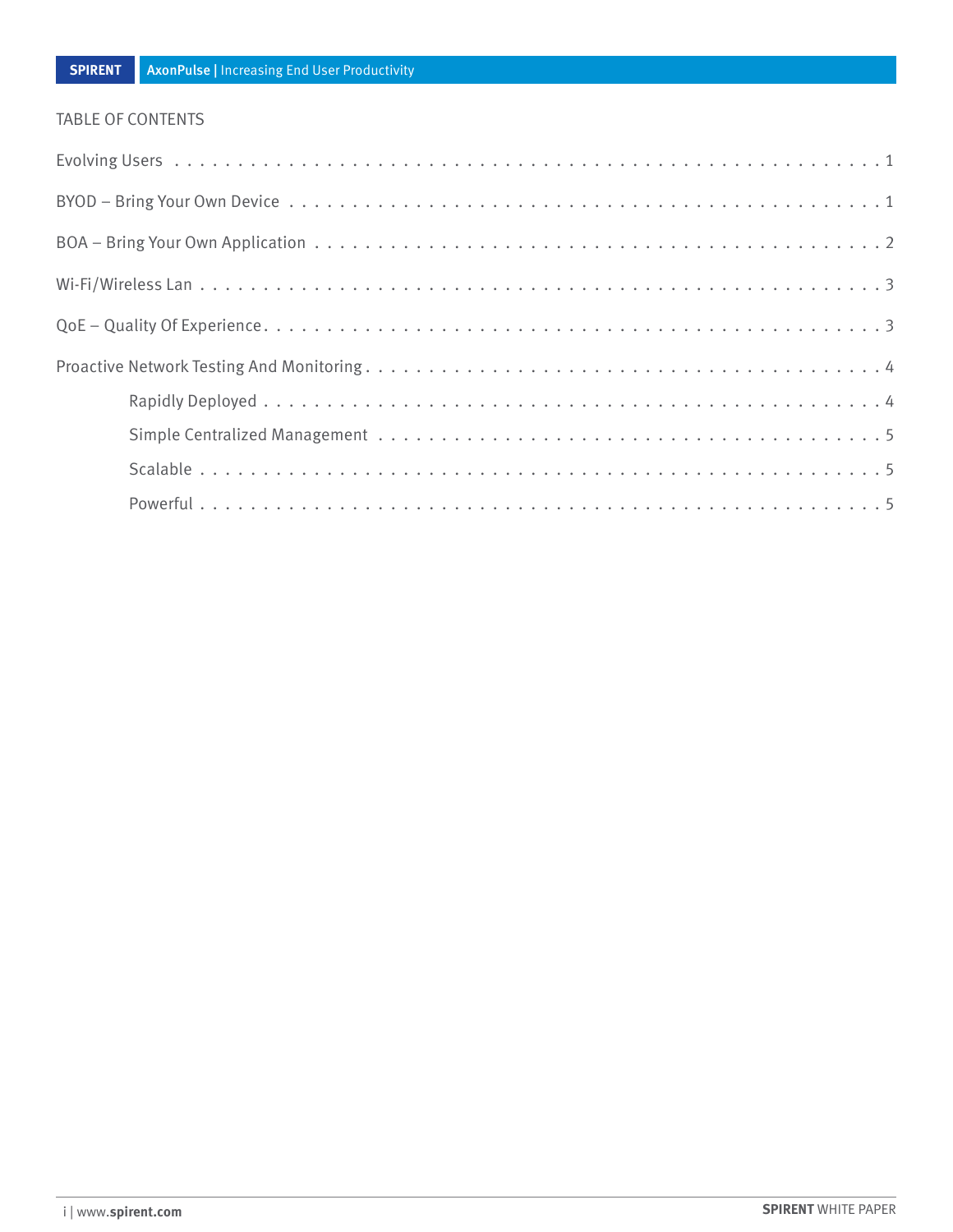## <span id="page-2-0"></span>**Evolving Users**

In 1946, the first vacuum tube-based computer was produced with the help of universities. Times have changed quite dramatically since the days of that first computer. Not only has the technology changed, but the capabilities and needs of the users have changed as well. We've experienced a constant technological evolution since. The Internet, smartphones, touchscreen tablets and IP enabled voice and video have made a huge impact to our life style.

We've now experienced two generations of users that have grown up using computing technologies. These users require little training and have very distinct views about what they expect from computing environments.



This expanding population of well-connected users has grown up with office applications running in homes and schools, simplified network appliances, integrated home automation solutions, cloud computing and smartphones. These users have grown dependent on constant network connectivity.

## **BYOD – Bring Your Own Device**

The growth of BYOD has helped advance today's user expectations of enterprise working environments. In the past, they were provided corporate based devices and computers attached to the corporate network. If there was an issue or failure, the understanding was the company had made decisions on what technologies to use and they were responsible for fixing it.

It is predicted that the BYOD trend will further progress as wearables become more prevalent in markets. I With the rise of wearable devices, pioneered by Google and Samsung, more OEMs, original design manufacturers and electronics manufacturing service companies are exploring the market to develop products for the Internet of Things in the long term. By 2016, this market is expected to top \$10 billion.

*<sup>1</sup> Gartner, 2013: Top 10 Strategic Technology Trends For 2014*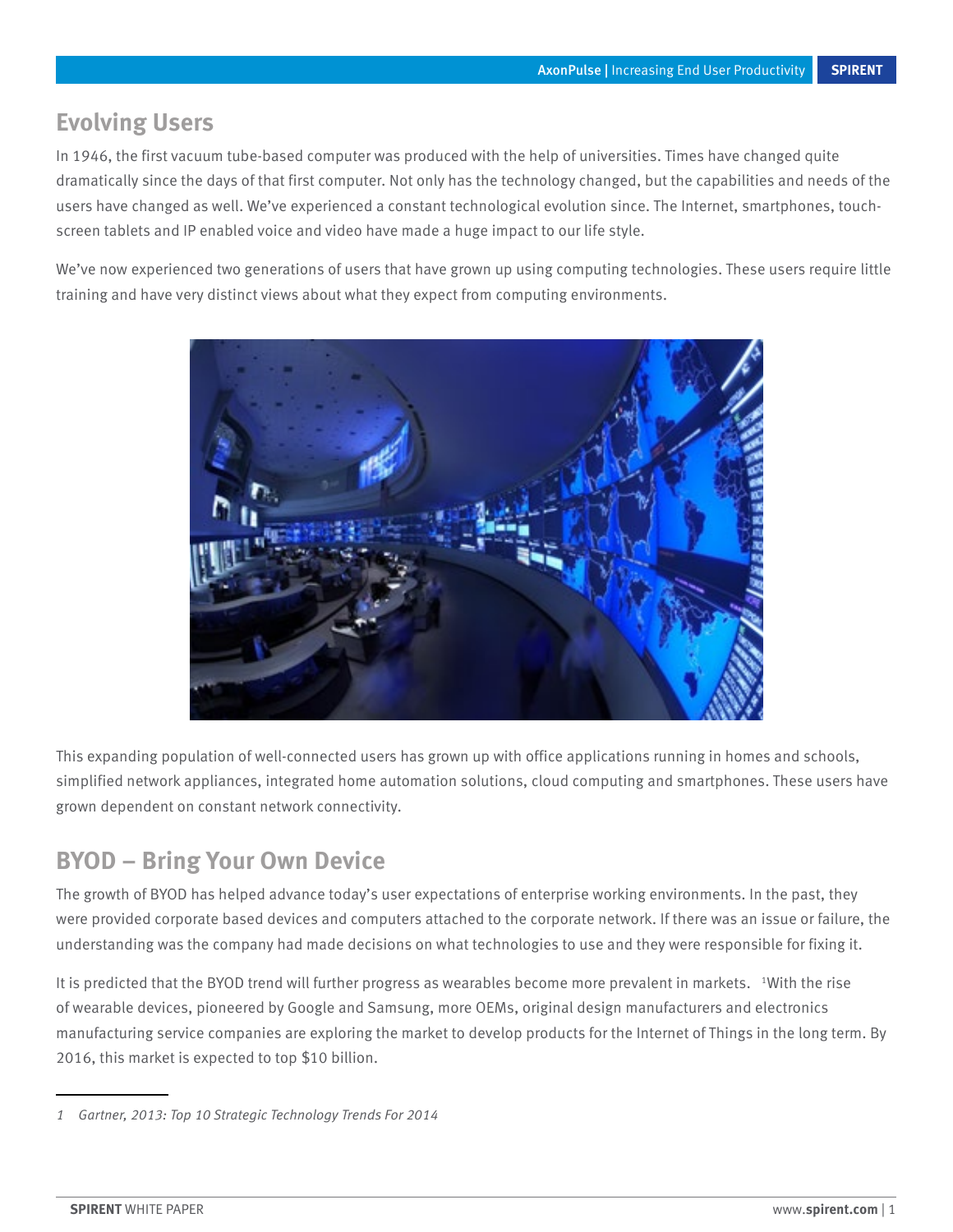<span id="page-3-0"></span>Today, users are accustomed to their own devices both in and out of the workplace. They know how their devices and apps perform when they are not at the office and expect the same quality of experience at work. For example, when they take their corporate and personal devices to a conference room for a meeting, they expect to be able to access their email and other applications that allow them to continue getting their normal workload accomplished during the meeting.

Additionally, most users have Wi-Fi networks in their homes. They're not used to being tethered by an Ethernet cord and they have immediate access to the Internet, allowing communications and interactions with others as soon as they touch their Wi-Fi based device, no matter what room of the house they're in.

## **BOA – Bring Your Own Application**

The Client/Server architecture has been reborn once again, with Cloud-Client applications. Companies are becoming increasingly dependent on cloud based applications and so are their users. In fact, most users today use Personal Cloud based applications routinely and they don't have any expectations of not being able to do so as a normal part of everyday life.

Gartner states this as the<sup>2</sup> **Era of the Personal Cloud** - As the personal cloud rises in importance, IT organizations will find current approaches to dealing with users will fail. IT leaders must be flexible and respond with new techniques, tools and policies, or risk irrelevance with their user base."

New and interesting trends are developing inside corporate walls when companies don't have applications that allow users to get their jobs done easily and swiftly so they can be more productive. If users can't find a low-cost app among the myriad of apps publicly available, they begin searching out ways to get the app created that they need.

Departments are quickly working to develop their own applications for specific business functions rather than relying on developers to translate their business needs. Employees look to applications as a means of boosting efficiency and productivity and they look to the IT department to facilitate solutions.



*<sup>2</sup> Gartner, 2013: Top 10 Strategic Technology Trends For 2014*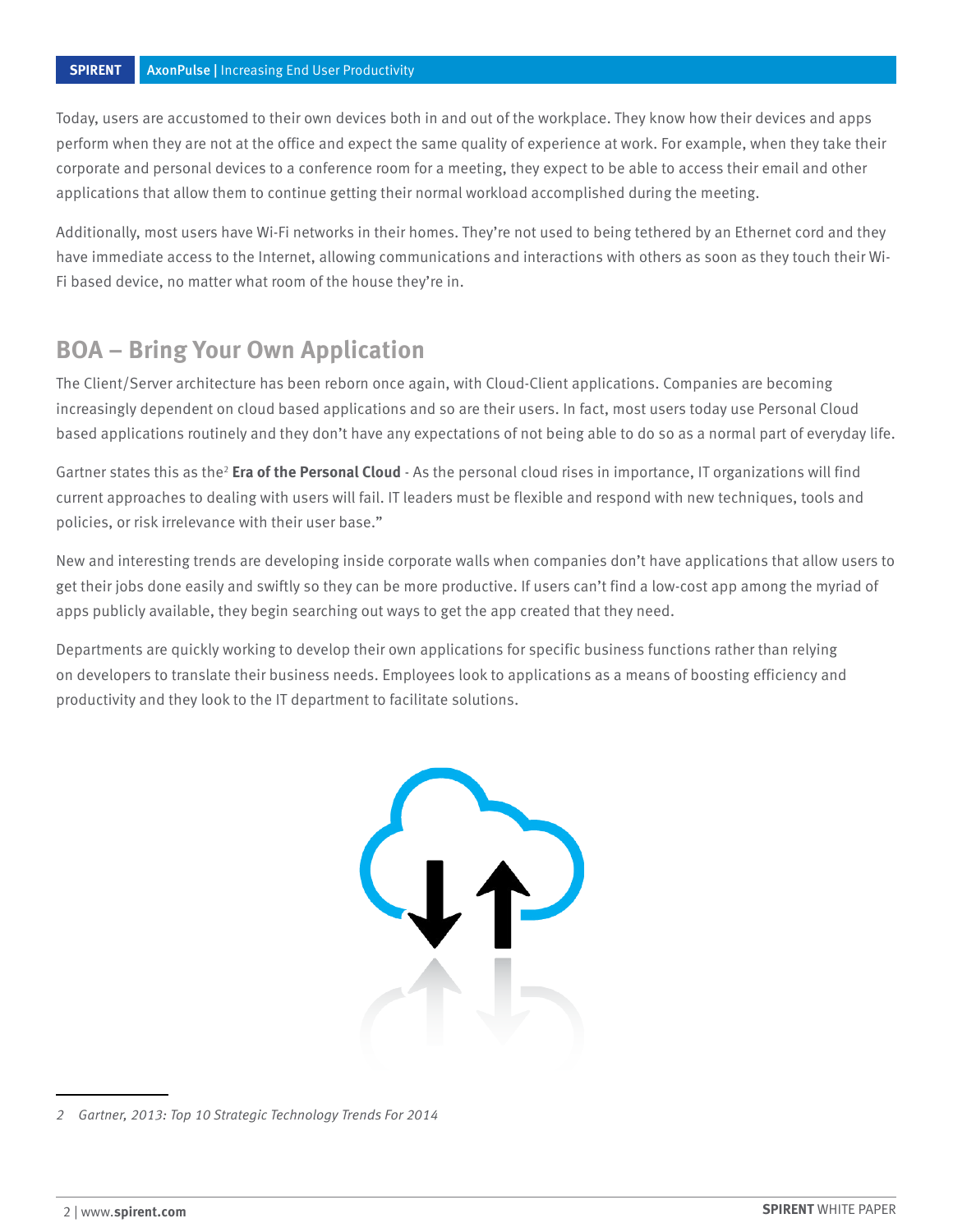<span id="page-4-0"></span>This is an Enterprise IT trend that spans entire organizations. Users are translating their technology experiences at home into how they manage their work schedules, contacts, content and team management. If the IT department can provide the platform, employees will use their experience and priorities to build apps that are timely, secure and tailored for their use.

### **Wi-FI/Wireless LAN**

The wireless user experience while using technologies such as laptops, tablets, smartphones and wearables is critical. Enterprise companies need versatile and scalable Wireless LAN solutions as more users are accessing the enterprise network via mobile devices. As an example, over 14 million enterprise Wi-Fi access points shipped in 2013 and Wireless LAN remains the fastest growing network equipment segment.

Interestingly, it's estimated that –

- 70% of enterprise companies allow BYOD<sup>3</sup>
- 65% of users prefer Wi-Fi to cellular
- 50% of PCs shipped in 2014 will be tablets
- 93% of tablet users will use Wi-Fi only<sup>4</sup>
- 60% of business travelers would prefer good Wi-Fi over a comfortable bed
- 90% of business traveler say no hotel Wi-Fi is a deal breaker and they will book elsewhere

Wi-Fi technology, supported by wireless LAN infrastructure has become extremely significant to users and productivity in the workplace. Enterprise IT is in need of a new solution that enables them to monitor the performance and availability of network services and applications, while being simple to deploy and easy to manage.

## **QoE – Quality of Experience**

Enterprise companies are using Social Media and Public Cloud technologies for marketing, customer relations, business transactions and day-to-day tasks. Facebook, YouTube, Twitter, Dropbox, Gmail and Tumblr are top examples of the many applications that are available and broadly embraced. Not surprisingly, many users take advantage of these applications in their personal lives as well.

This has become, the "people" layer that goes beyond the traditional 7 layer OSI network model is now becoming paramount. QoE looks at services and applications from the standpoint of the user and provides an assessment of what changes need to be made to enhance the total experience.

*<sup>3</sup> IDC*

*<sup>4</sup> Deloitte*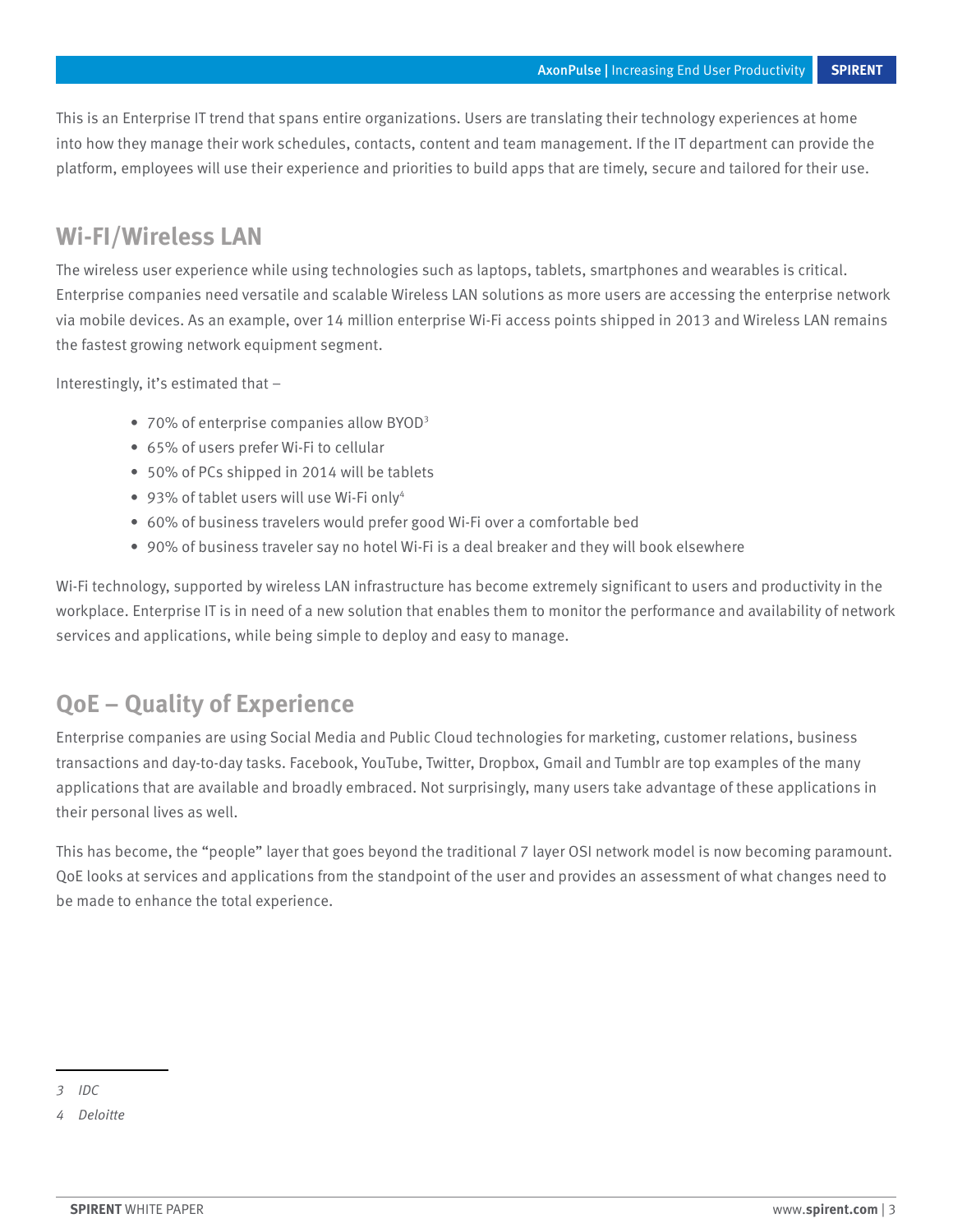#### <span id="page-5-0"></span>**Proactive Network Testing and Monitoring**



Automated proactive network testing and monitoring are now becoming more important than ever, and it's not just about network speed anymore. It's about the QoE (Quality of Experience) users perceive and helping them become more agile and productive.

Spirent Communications has been named as the Global Leader in Ethernet Testing by Frost and Sullivan<sup>5</sup>. We recognize proactive network testing and monitoring needs to be based on the actual user experience of using a specific application or service. Spirent's AxonPulse, employs proactive testing and monitoring to reveal the performance of some of the world's most popular apps running across both wired and Wi-Fi enterprise networks. Additionally, with AxonPulse enterprise companies can effortlessly add other apps (internal and external), DNS and TCP throughput tests as needed for their environments.

AxonPulse provides the ability to run automated tests continuously during both peak and off-peak hours. Enterprise IT can now be sure users are getting the best QoE when at the workplace and gain much deeper insights into network services and applications behaviors than ever before.

Spirent's AxonPulse solution is comprised of three components –

- 1. AxonCore A portable and rack mountable appliance that delivers simple yet powerful network performance test and measurement, monitoring, and troubleshooting capabilities for corporate and Data Center locations.
- 2. AxonPoint A small form-factor, lightweight, rapidly deployable probe for wired and Wi-Fi networks. AxonPoint is designed for testing Wi-Fi, LAN, WAN, Internet and cloud services and applications. AxonPoint probes can also be used to run throughput tests to an AxonCore to ensure users have high performance access to data center resources.
- 3. AxonCloud Control A centralized, cloud based, easy to use management and analytics portal that runs in a browser.

*<sup>5</sup> Frost & Sullivan, 2012 - Frost & Sullivan Names Spirent Communications the Global Leader in Ethernet Testing*